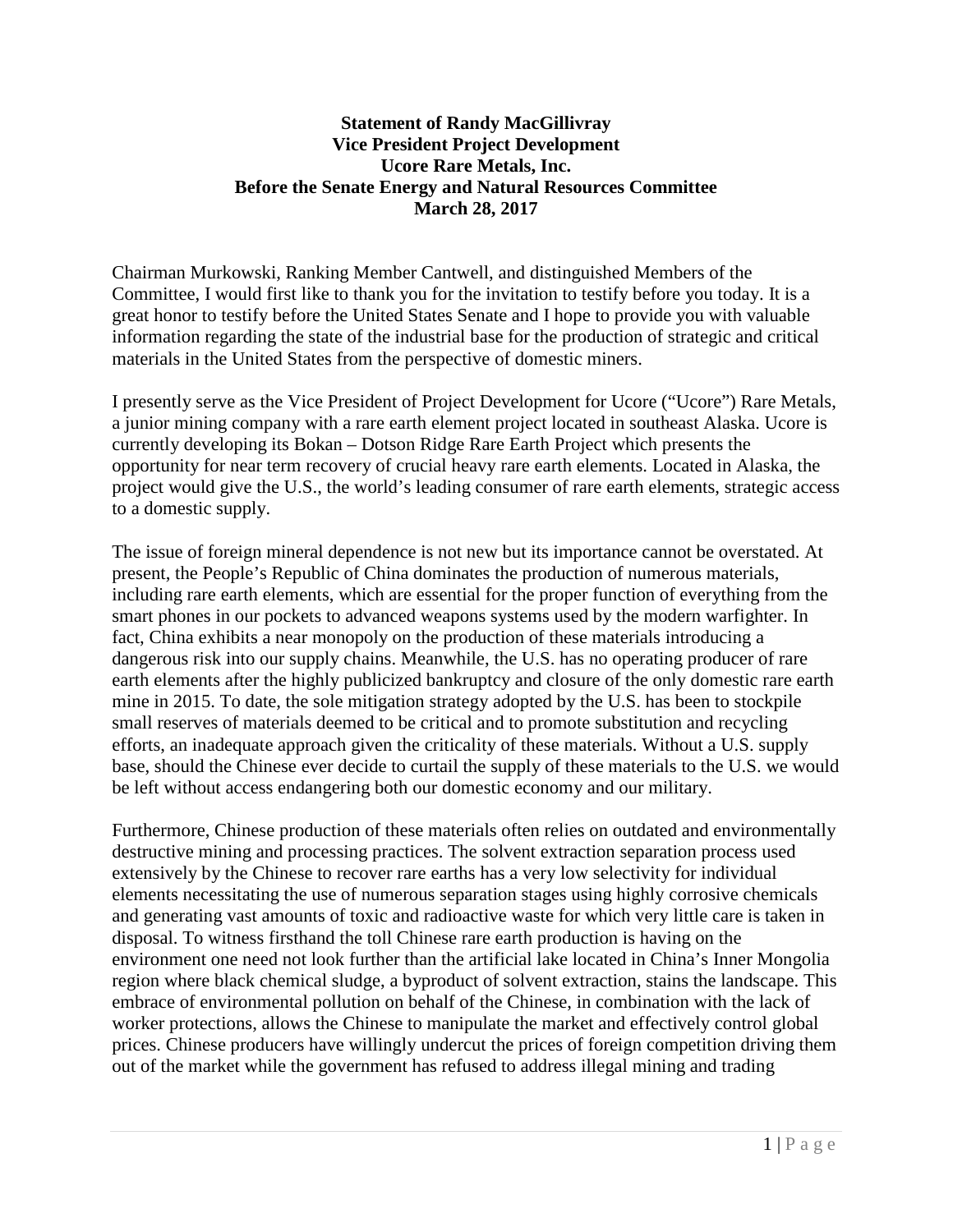operations invariably leading to greater supply, lower prices, and further consolidation of production in China.

In light of the current situation and American dependence on these materials, the need for domestic sources and production is paramount to ensuring our national security. However, Chinese market manipulation over the past decade and notable failed domestic projects have left capital markets unwilling to fund critical material projects. Domestic mining and separation firms, despite advancements in environmentally friendly technologies, enabling the clean separation of critical materials, would benefit from Federal support to initiate commercialization of a new separation technology. Technologies that would secure American independence in the critical materials markets exist, but government needs to be the key to unlocking the door for a domestic supply of critical materials for energy and defense applications.

Congress has previously been supportive of the domestic mining sector as seen by the introduction of legislation last Congress by the Chairman which would have promoted the development of green technology to meet the nation's demand for critical materials. Ucore remains fully committed to solving the critical materials issues facing our country and working towards solutions developed in coordination with Congress to alleviate our dependence on foreign nations for these materials.

Ucore presents a unique opportunity to both invest in our domestic manufacturing base, which would spur job creation and support the local economy, and solve a pressing national security issue. Investment in the aforementioned Bokan – Dotson Ridge Rare Earth Project would not only provide the U.S. with a domestic supply of rare earth material but also support an estimated 190 families and deliver \$18 million in annual payroll. Furthermore, Ucore has embraced the adoption of green technologies capable of separating rare earths from virgin ore without using harsh chemicals, limiting the impact on the environment.

Molecular Recognition Technology ("MRT") is a Nobel Prize winning technology that has been adapted by Ucore for use separating rare earth elements. MRT is a self-contained separation process capable of separating the entire suite of rare earth elements at greater than 99 percent purity. In partnership with IBC Advanced Technologies, Ucore invested in the development of ligands specific to rare earth chemistry and successfully incorporated MRT into its Plan of Operations for the rare earth mine project. Ucore and IBC have constructed and successfully operated a pilot scale plant to separate individual rare earths using the Bokan - Dotson Ridge ore as the feedstock material.

Since the successful completion of the pilot plant, Ucore staff have been evaluating the potential to source alternate rare earth feedstock material to supply a proof of concept commercialdemonstration scale rare earth separation plant using MRT. The ideal alternate feedstock would be sourced from by-product resources from existing mining operations. The natural attributes of MRT have allowed Ucore to identify profitable, niche opportunities to produce precious and specialty metals in very specific joint venture arrangements. These opportunities, however, given the current the Chinese controlled market, may not address national, metals security issues without federal support to scale projects focused explicitly on the critical material requirements of the U.S. military complex. Ucore is confident in the ability of MRT to meet the needs of the